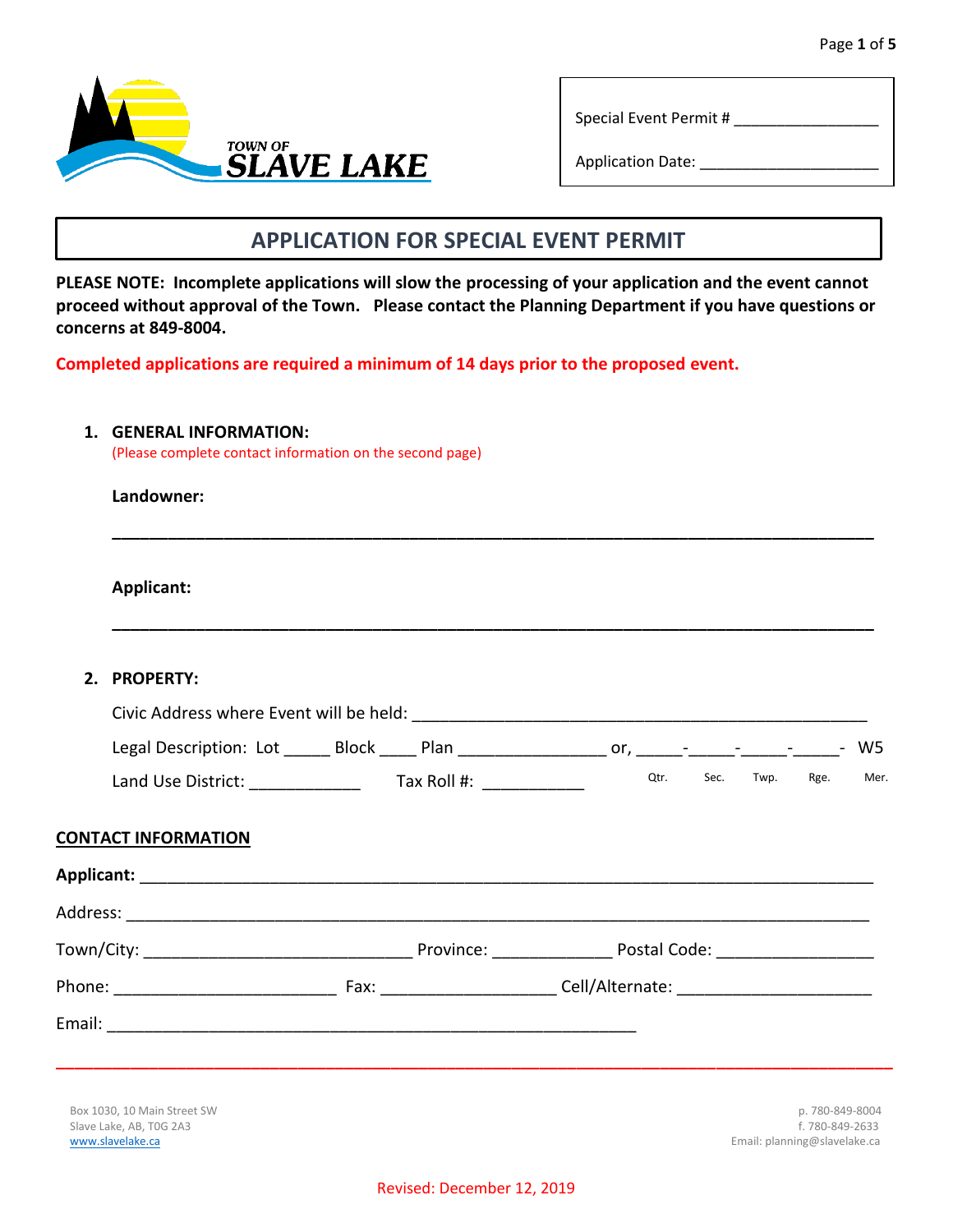| Address: |                                                   |                                                                                                                                                                                                                                                                                                                                                                         |
|----------|---------------------------------------------------|-------------------------------------------------------------------------------------------------------------------------------------------------------------------------------------------------------------------------------------------------------------------------------------------------------------------------------------------------------------------------|
|          |                                                   |                                                                                                                                                                                                                                                                                                                                                                         |
|          |                                                   | Phone: _________________________________Fax: ______________________________Cell/Alternate: _________________________                                                                                                                                                                                                                                                    |
|          |                                                   |                                                                                                                                                                                                                                                                                                                                                                         |
|          | contact the Town of Slave Lake FOIP Coordinator.  | The personal information is being collected under the authority of the Municipal Government Act M-26.1 and will be<br>used for administering the affairs of the Town of Slave Lake and provision of services. It is protected by the privacy<br>provisions of the Freedom of Information and Protection of Privacy Act. If you have any questions about the collection, |
|          | <b>Signature of Applicant</b>                     | Date                                                                                                                                                                                                                                                                                                                                                                    |
|          | Name of Applicant (Please Print in Block Letters) |                                                                                                                                                                                                                                                                                                                                                                         |
|          | <b>Signature of Landowner</b>                     | Date                                                                                                                                                                                                                                                                                                                                                                    |
|          | Name of Landowner (Please Print in Block Letters) |                                                                                                                                                                                                                                                                                                                                                                         |
|          |                                                   |                                                                                                                                                                                                                                                                                                                                                                         |
|          |                                                   |                                                                                                                                                                                                                                                                                                                                                                         |
|          |                                                   |                                                                                                                                                                                                                                                                                                                                                                         |

(If Different Than Applicant)

**Landowner:** \_\_\_\_\_\_\_\_\_\_\_\_\_\_\_\_\_\_\_\_\_\_\_\_\_\_\_\_\_\_\_\_\_\_\_\_\_\_\_\_\_\_\_\_\_\_\_\_\_\_\_\_\_\_\_\_\_\_\_\_\_\_\_\_\_\_\_\_\_\_\_\_\_\_\_\_\_\_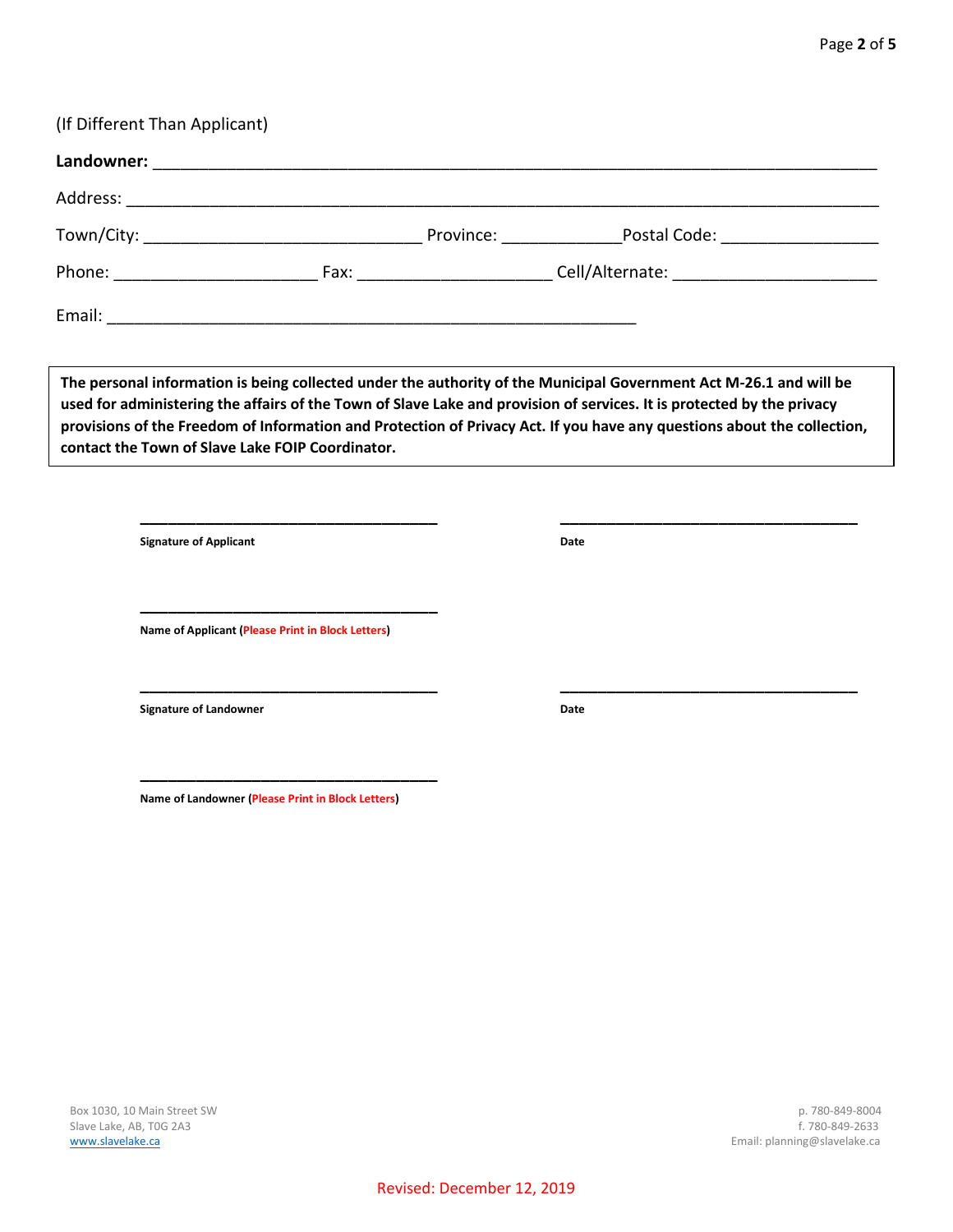1. Description of Special Event

| 2.       |                                                                                                                                                                                                                                                                                  |        |  |
|----------|----------------------------------------------------------------------------------------------------------------------------------------------------------------------------------------------------------------------------------------------------------------------------------|--------|--|
|          |                                                                                                                                                                                                                                                                                  |        |  |
|          | 4. You must notify the RCMP regarding the date(s) and time(s) for this Event. (Please provide proof of<br>notification.) (RCMP: 780-849-3999)<br>(circle one)                                                                                                                    | Y or N |  |
|          | 5. Has Liability Insurance been secured for this Event?<br>(circle one) Y or N<br>(Please attach a copy of the Liability Insurance for this Event.)                                                                                                                              |        |  |
|          | If the Event is to be held on or at a Town site, facility, park, public walk, trail or street, etc. proof of<br>insurance must be provided as part of the application, which indicates the specific event.<br>(A minimum of \$2 million is required for the "Specific" Event.)   |        |  |
|          |                                                                                                                                                                                                                                                                                  |        |  |
|          | Is the Event to be held at within a Town Park, Parking Lot Associated with a Town Park or Rennie<br>Hall Plaza? (circle one)                                                                                                                                                     |        |  |
|          | If the Event is to be held in one of the above parks or the parking lot associated with one of the<br>parks, please contact the MRC Receptionist at 780-849-8028 to book your event. You will be<br>provided with an <b>ActiveNet Receipt Number</b> that confirms your booking. |        |  |
|          | 8. Please provide the ActiveNet Receipt # for your Booking: ___________                                                                                                                                                                                                          |        |  |
| 6.<br>7. | 9. Is there any special equipment you would like to bring into the Park for your Event? Y or N                                                                                                                                                                                   |        |  |
|          |                                                                                                                                                                                                                                                                                  |        |  |
|          | 10. If the Event is at Rennie Hall Plaza is power required?<br>(circle one)                                                                                                                                                                                                      | Y or N |  |
|          | 11. Have on-site garbage receptacles and washroom facilities been secured? (circle one)                                                                                                                                                                                          | Y or N |  |
|          | 12. Is overnight camping required?<br>(circle one)                                                                                                                                                                                                                               | Y or N |  |
|          | 13. Is food being offered at this Event and has Alberta Health Services provided approval?<br>(Please attach a copy of the approval from AHS)                                                                                                                                    |        |  |

(Not required if food consists of fruits and vegetables that have not been processed.) If food vendors are providing food at this event, it is your responsibility to ensure each Vendor has a Food License issued by Alberta Health Services.

Box 1030, 10 Main Street SW p. 780-849-8004<br>
Slave Lake, AB, TOG 2A3 f . 780-849-2633 Slave Lake, AB, T0G 2A3<br>www.slavelake.ca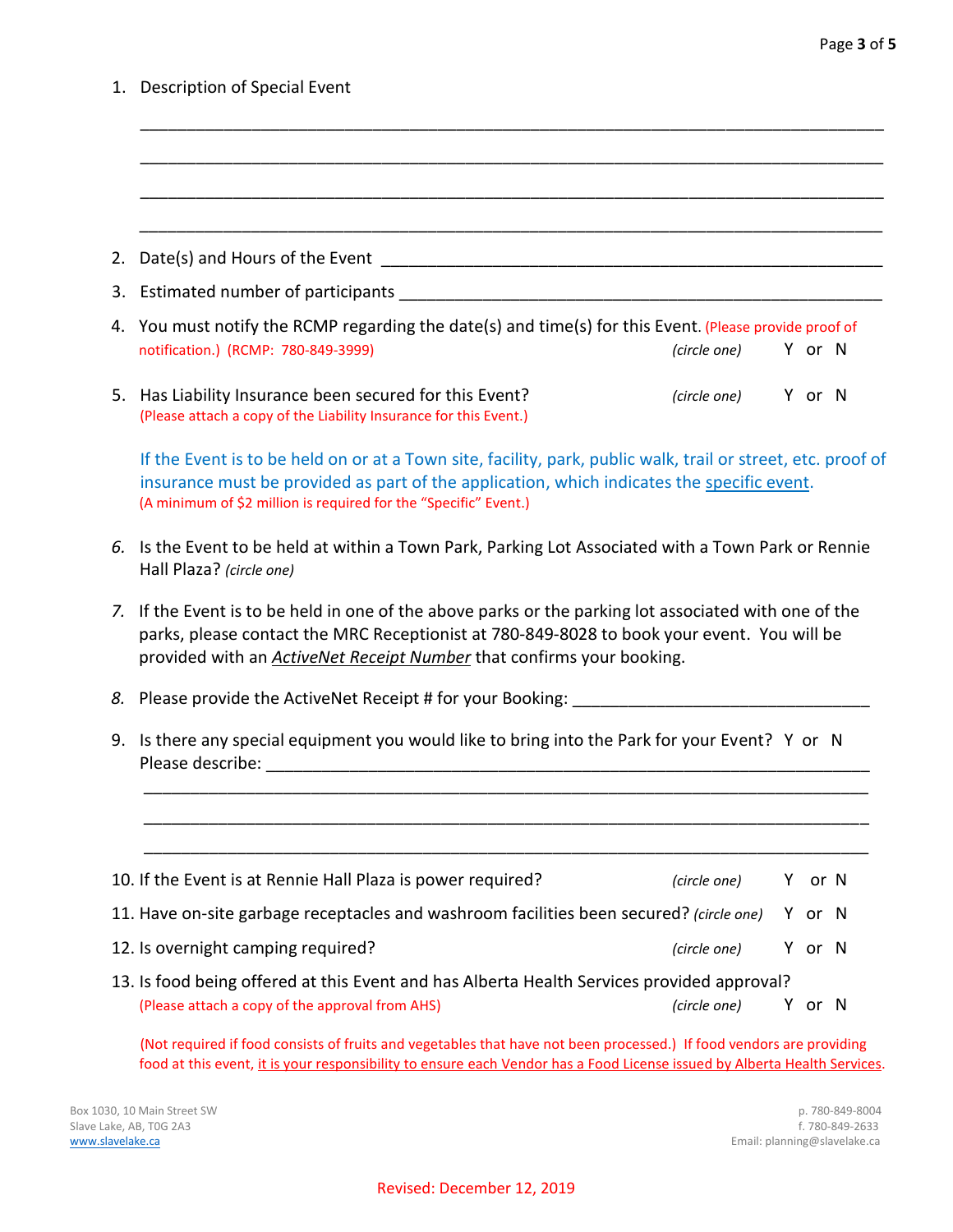- 14. Is alcohol is being offered or sold at this Event? *(circle one)* Y or N (Please attach a copy of your Liquor License from Alberta Liquor & Gaming.)
- 12. Is on-site security needed? *(circle one)* Y or N (Some Events where alcohol is served are required to provide Security in accordance with Alberta Liquor and Gaming.)

## **THIS SECTION IS FOR EVENTS INVOLVING A ROAD CLOSURE**

13. Does your Event require any Road Closures? *(circle one)* Y or N

**Road closures do not include road crossings and are described as the closure of a road or street to prevent any and all vehicle movement on a road or portion of a road for a specified period of time. Events that may require a Road Closure are: Parades, Street Dances/Parties, Outdoor**  Garden Markets, etc. Please be advised that the Town does not provide barricades for Road Closures. Please make arrangements for any necessary barricades.

- 14. If you have answered Yes to a Road Closure, which roads are involved?
- 15. Please provide a Map of the area where the Event will be held including roads that are to be closed and where barricades will be placed.

\_\_\_\_\_\_\_\_\_\_\_\_\_\_\_\_\_\_\_\_\_\_\_\_\_\_\_\_\_\_\_\_\_\_\_\_\_\_\_\_\_\_\_\_\_\_\_\_\_\_\_\_\_\_\_\_\_\_\_\_\_\_\_\_\_\_\_\_\_\_\_\_\_\_\_\_\_\_\_\_

- 16. Please include the dates and times for the Road Closure:
- 17. If your Event requires a Road Closure, all businesses operating in the area must be notified as the Road Closure may affect their operation**. This application must include a Road Closure Consent Form signed by all affected businesses that you have discussed the Special Event with.**
- 18. Applications for a Road Closure must be considered by the Town's Operations Department, the RCMP, Peace Officers, Ambulance and Fire Department. As such, this application will be referred to these various agencies. **Please note that the Town reserves the right to refuse any road closure.**

# **THIS SECTION IS FOR EVENTS INVOLVING A WALK/RUN/MARATHON**

19. The Town has seven (7) pre-approved Routes for walks/runs/marathons for events of varying length i.e. 2.1 km, 5.0 km, 5.3 km, 5.5 km and 10 km, attached to this application. These Routes were designed specifically to reduce interaction between pedestrians and vehicles and as such, they limit the number of crossings over public streets, roads and/or railways. These are the only approved Routes available for events of this nature in the Town of Slave Lake**.** Please be advised that the Town does not provide barricades for runs/walks/marathons. Please arrange for any necessary barricades and/or route markers.)